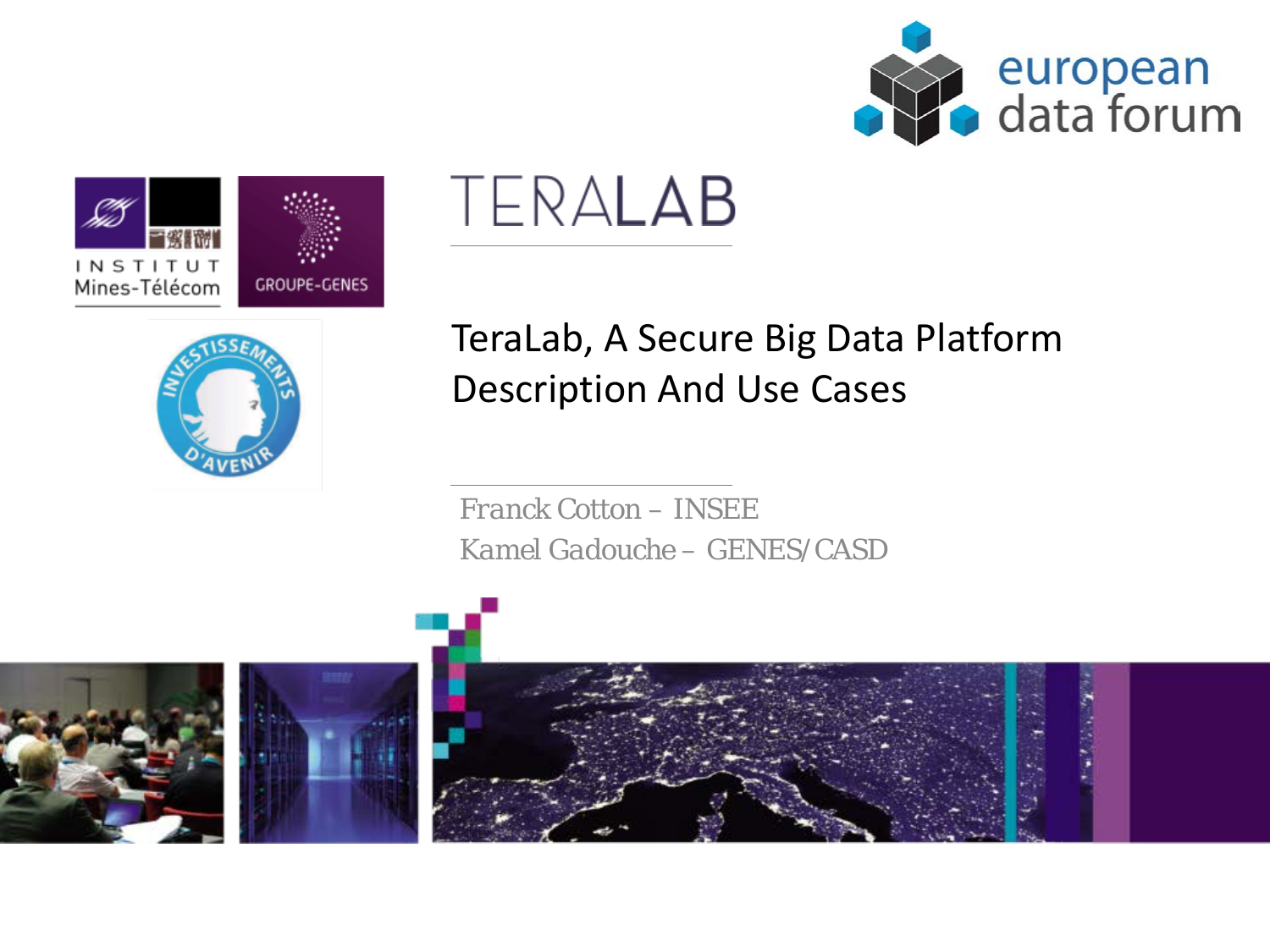

### **TERALAB: DESCRIPTION**





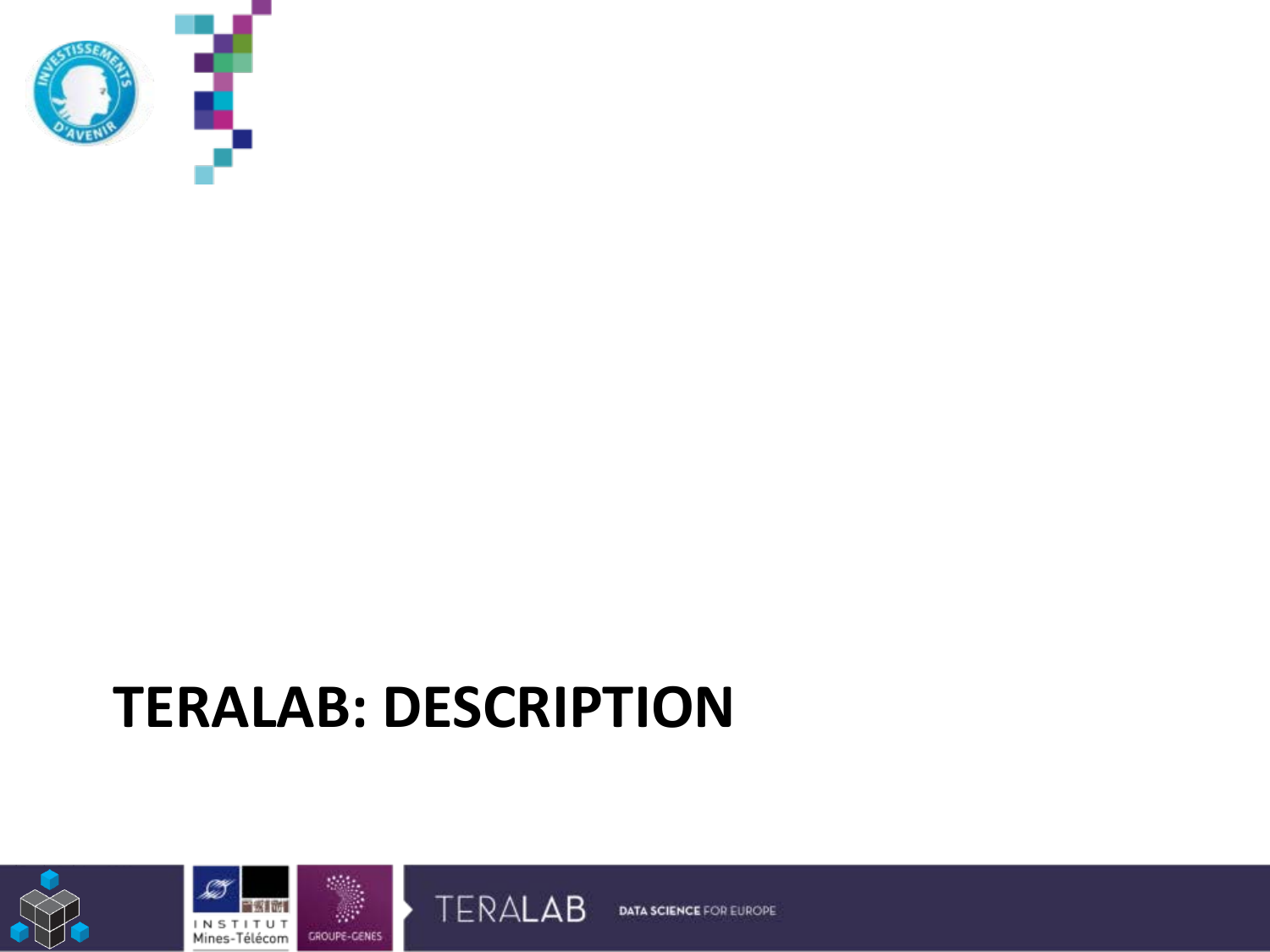

- Call for projects "Cloud computing / Big Data" conducted by the French Government
- Proposal for the construction and operation of a Big Data platform,
	- For innovation, research and education projects
	- Submitted by a consortium comprising
		- The [IMT](http://www.mines-telecom.fr/en/) (Institut Mines-Télécom)
		- The [GENES](http://www.groupe-genes.fr/en/), particularly the CASD (secure remote access data center)
		- With [INSEE](http://www.insee.fr/en/) partnership
- Project selected and launched
	- Budget of 5,7 M $\in$
	- Over 5 years
	- Contract signed in December 2013



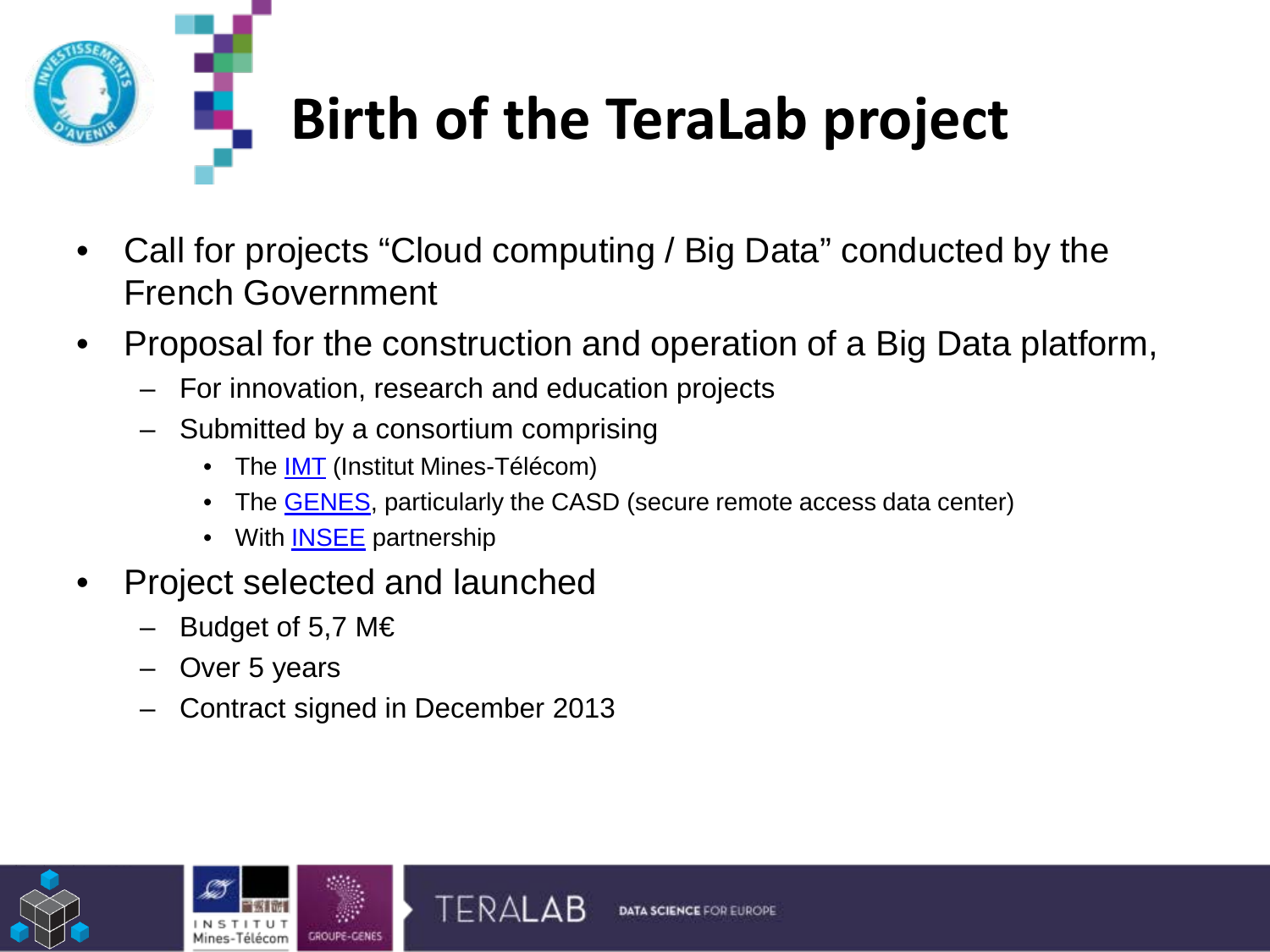

- A state-of-the-art technical infrastructure
	- Elastic distributed system + tera-memory server
	- With unique security features
- A rich catalogue of software tools
	- Data storage (MPP, NoSQL)
	- Query, exploration, visualization (Pig, Hive, Mahout…)
	- Management and monitoring
- Data sets
	- Pre-installed (public data, open data…)
	- Brought by the projects, or acquired for them
- A dedicated team
	- 6 people
	- Platform configuration and operation
	- Project advisors



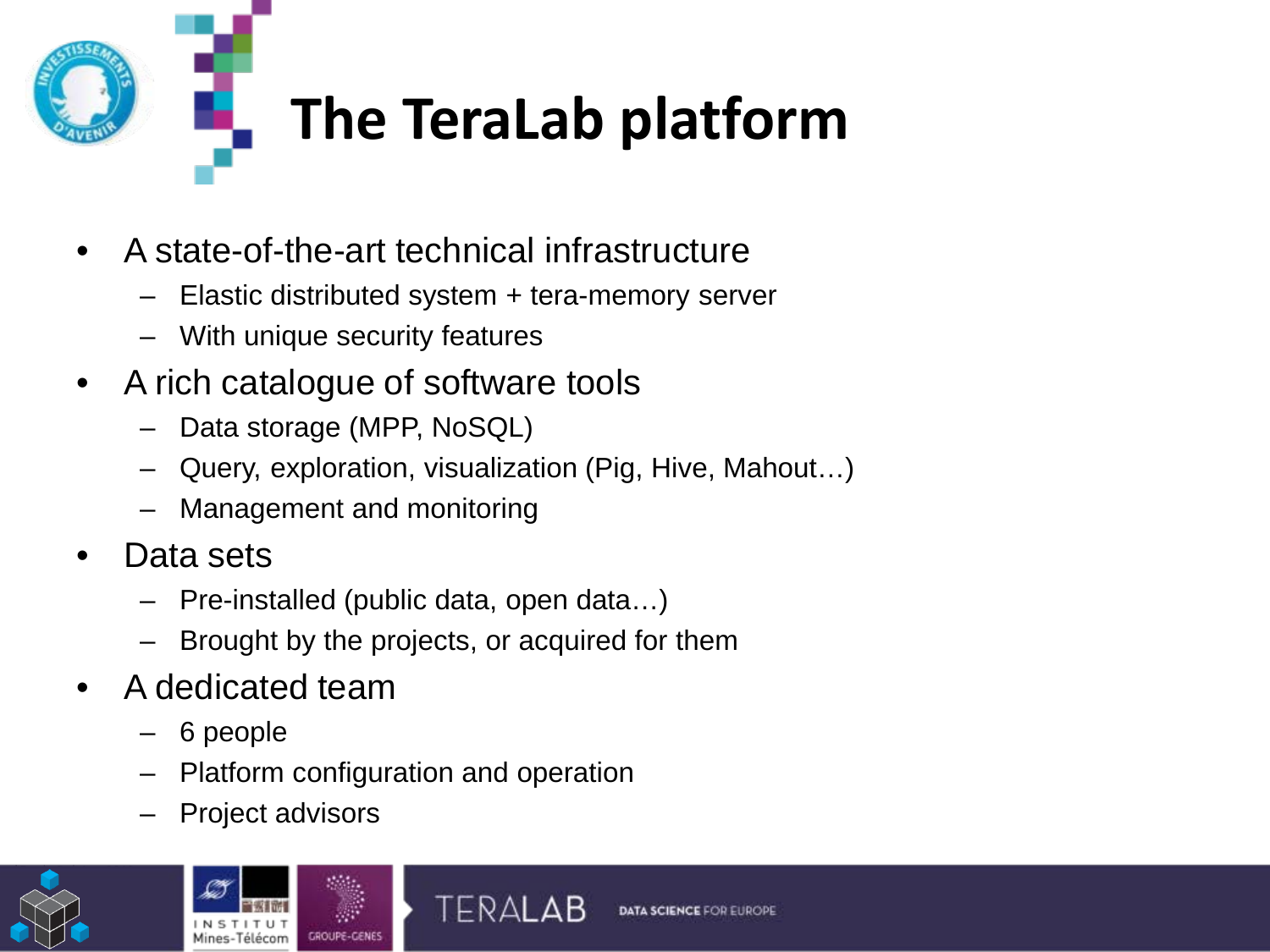







**DATA SCIENCE FOR EUROPE** 

**TERALAB**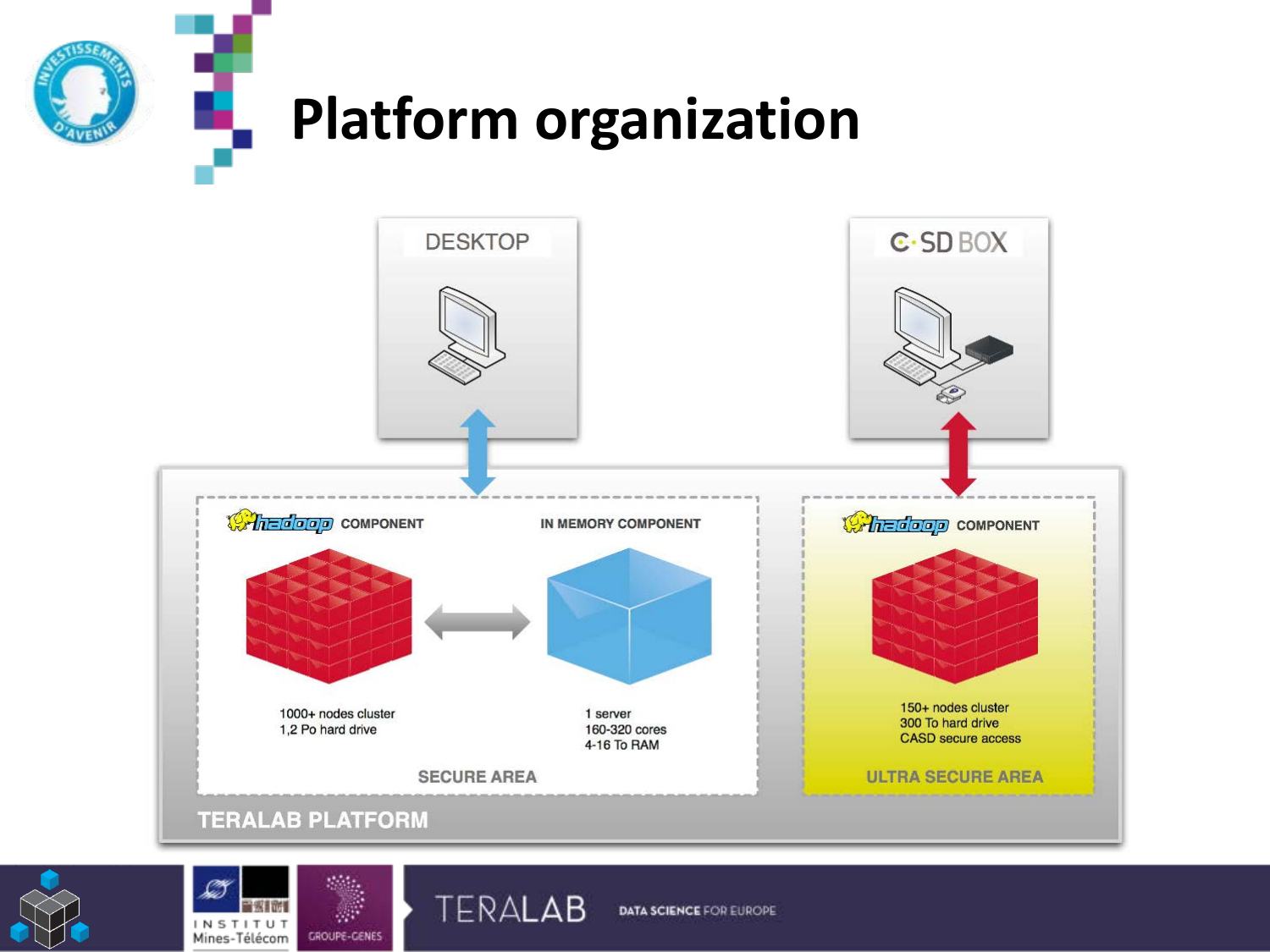

- The CASD is a facility including
	- A central secure computing infrastructure (IICE): "the bubble"
	- **Specific access devices (SD-Box™)**, guarantying imperviousness as the sole means for accessing the IICE.
- With the SD-Box, researchers may
	- Work remotely on confidential data
		- With 64-bit statistics sofware: SAS, Stata, R, Gauss, Matlab, Latex, Excel...
		- Soon with Big Data software: Hive, Pig, Mahout, Revolution Analytics, Python...
	- Request inputs or outputs
		- Scripts or data
		- Inputs and outputs are monitored
- With the SD-Box, data owners are sure that
	- The authorized researcher is the one behind the SD-Box (smartcard and biometry)
	- No data can be retrieved by researchers (no copy or paste, printing, USB keys...)



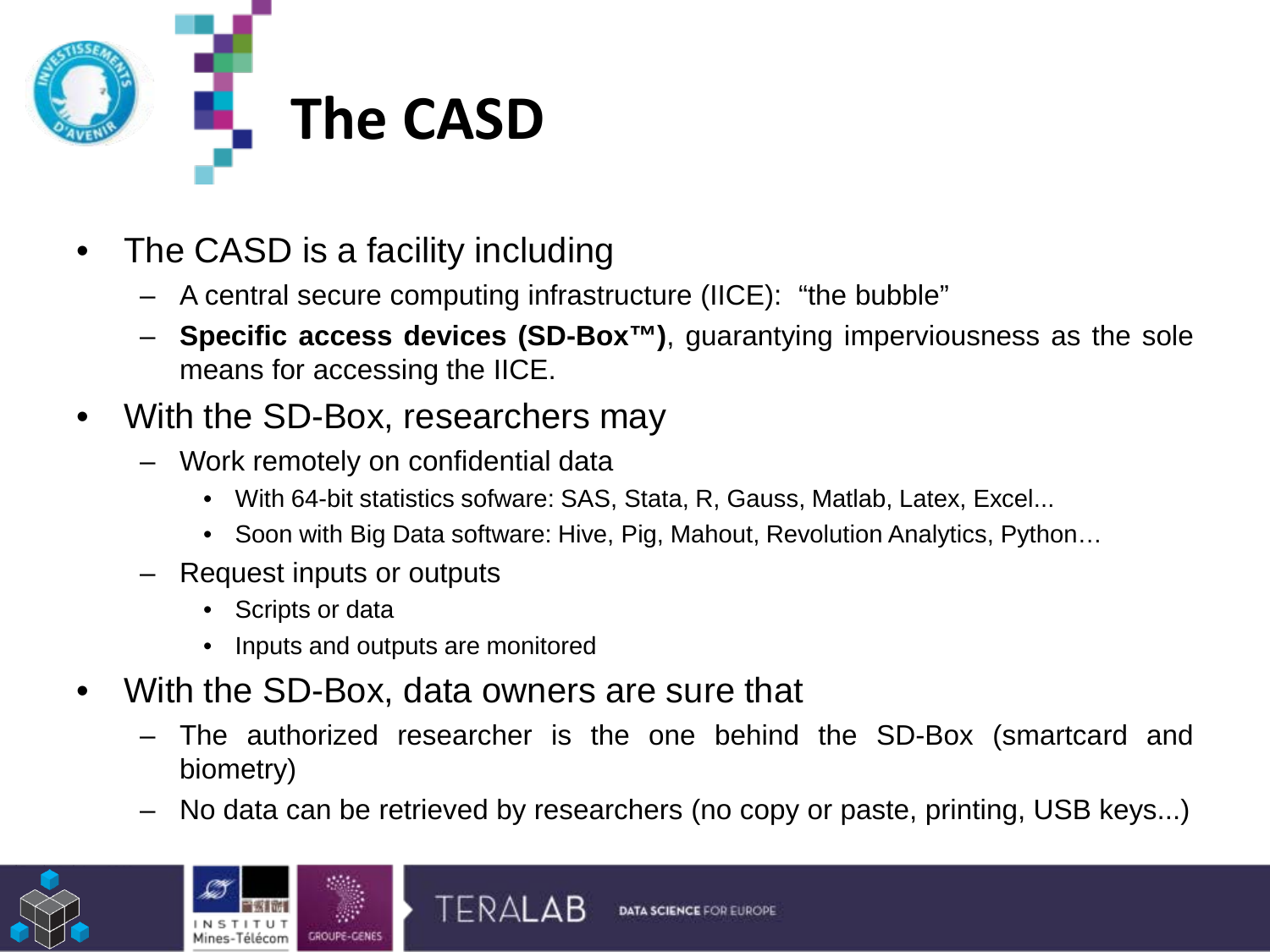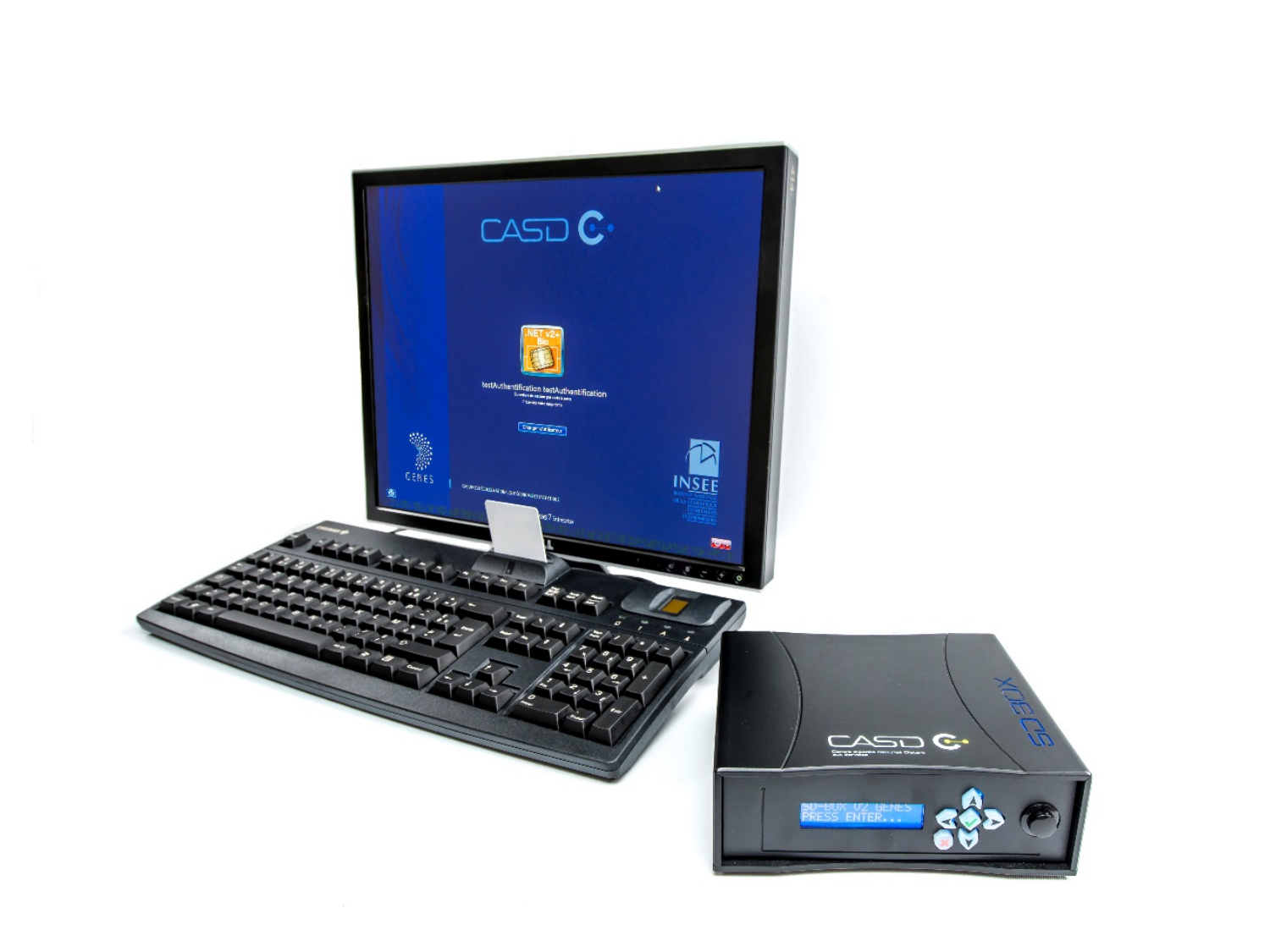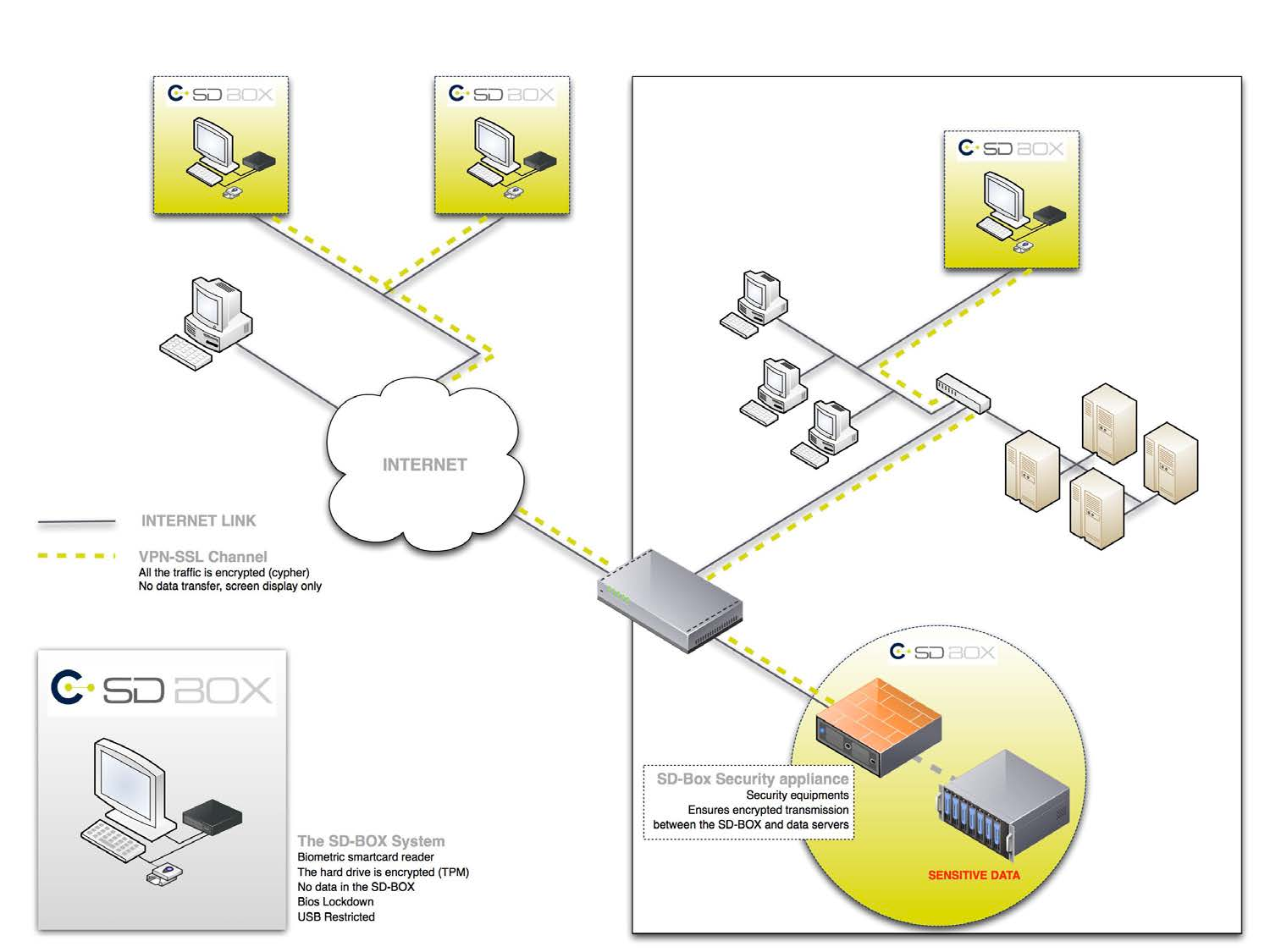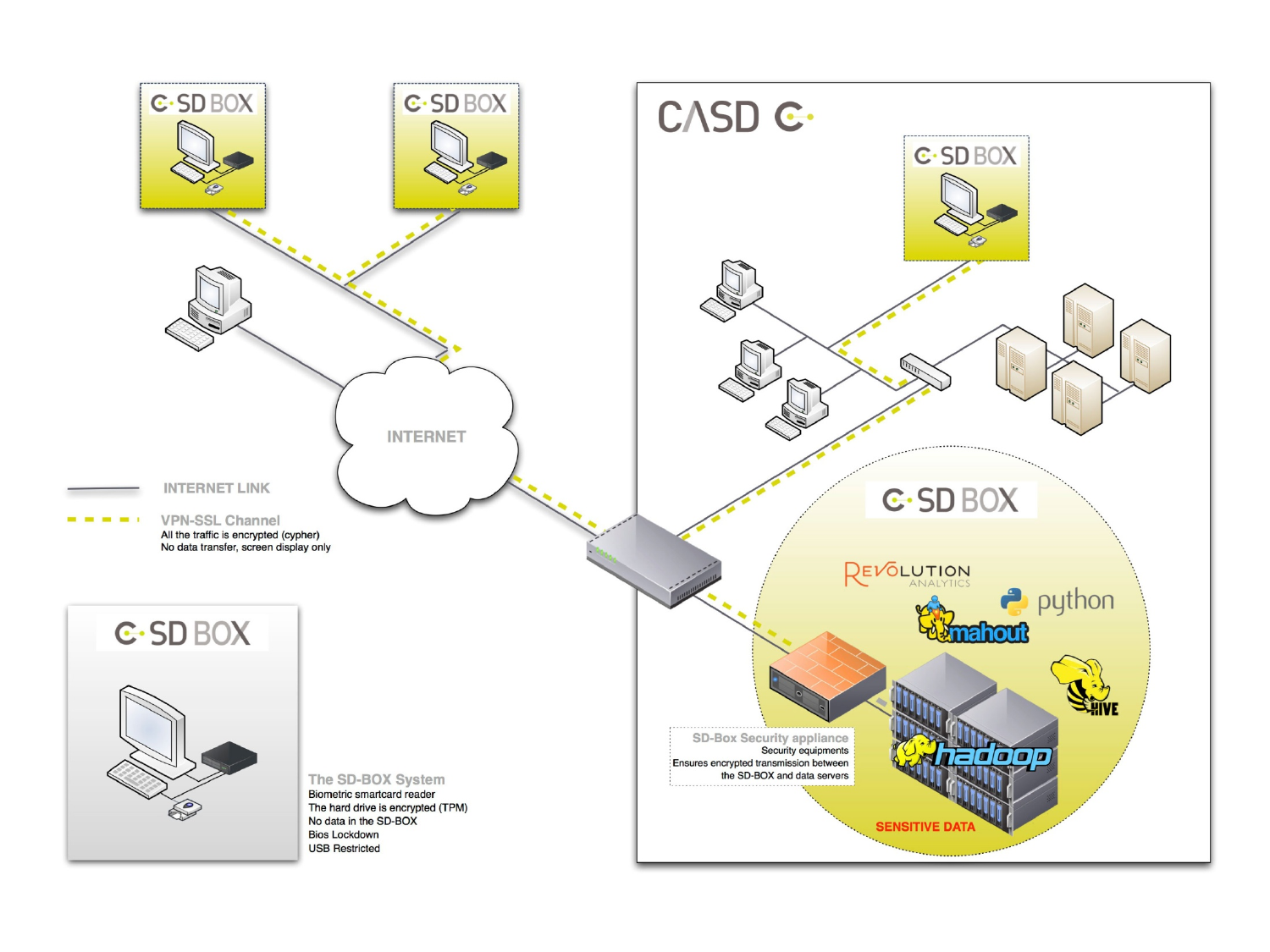

## **The TeraLab platform – planning**

- $2014 2015$ 
	- Incremental platform construction
	- Pilot projects
	- No cost
- 2016 2018
	- Professionalization (business model, methodology, client support, etc.)
	- Operating expenses recovery
- 2019 and beyond

INS

- Target service offer
- Commercial mode





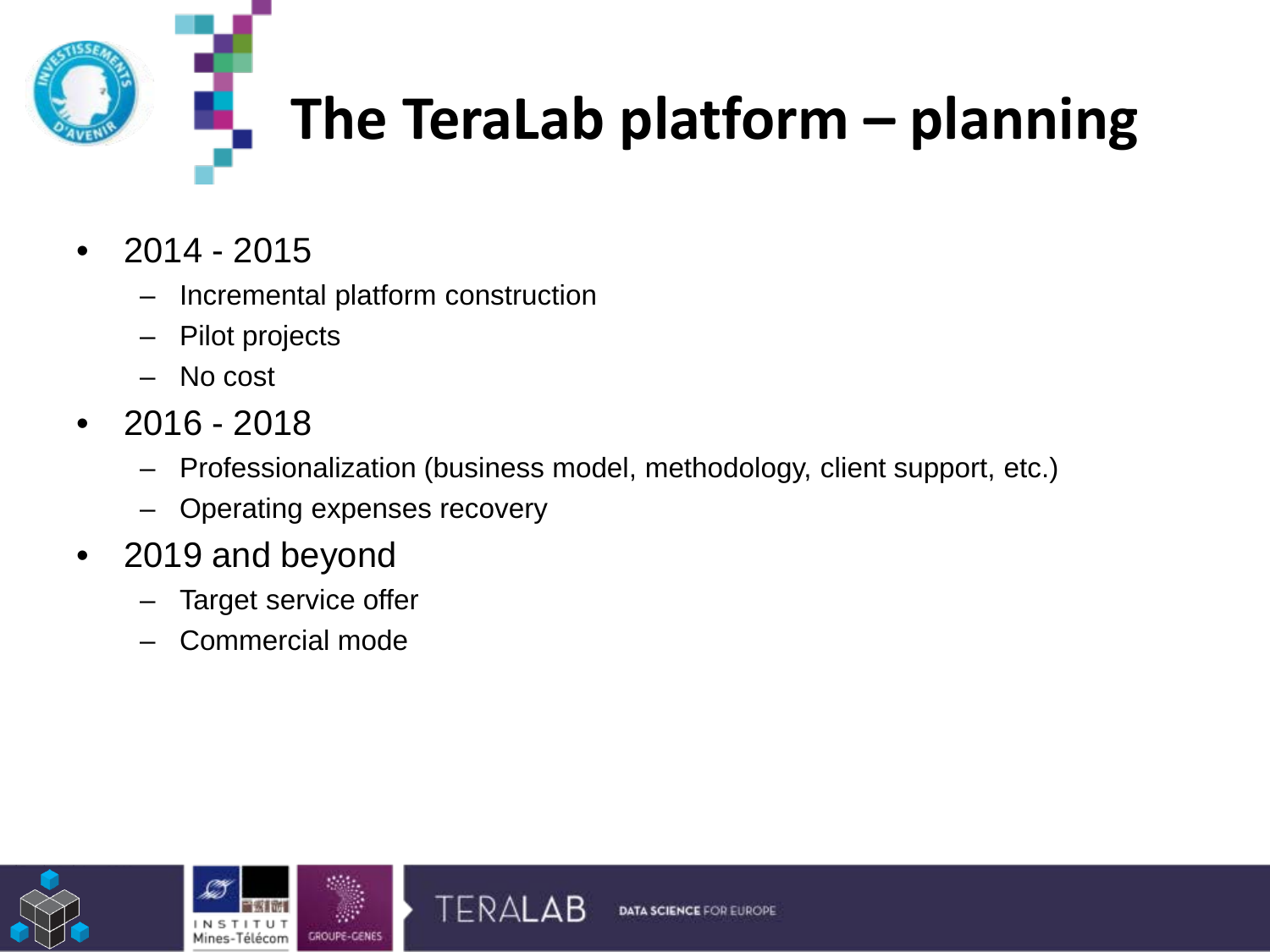

#### **TERALAB: SOME USE CASES**





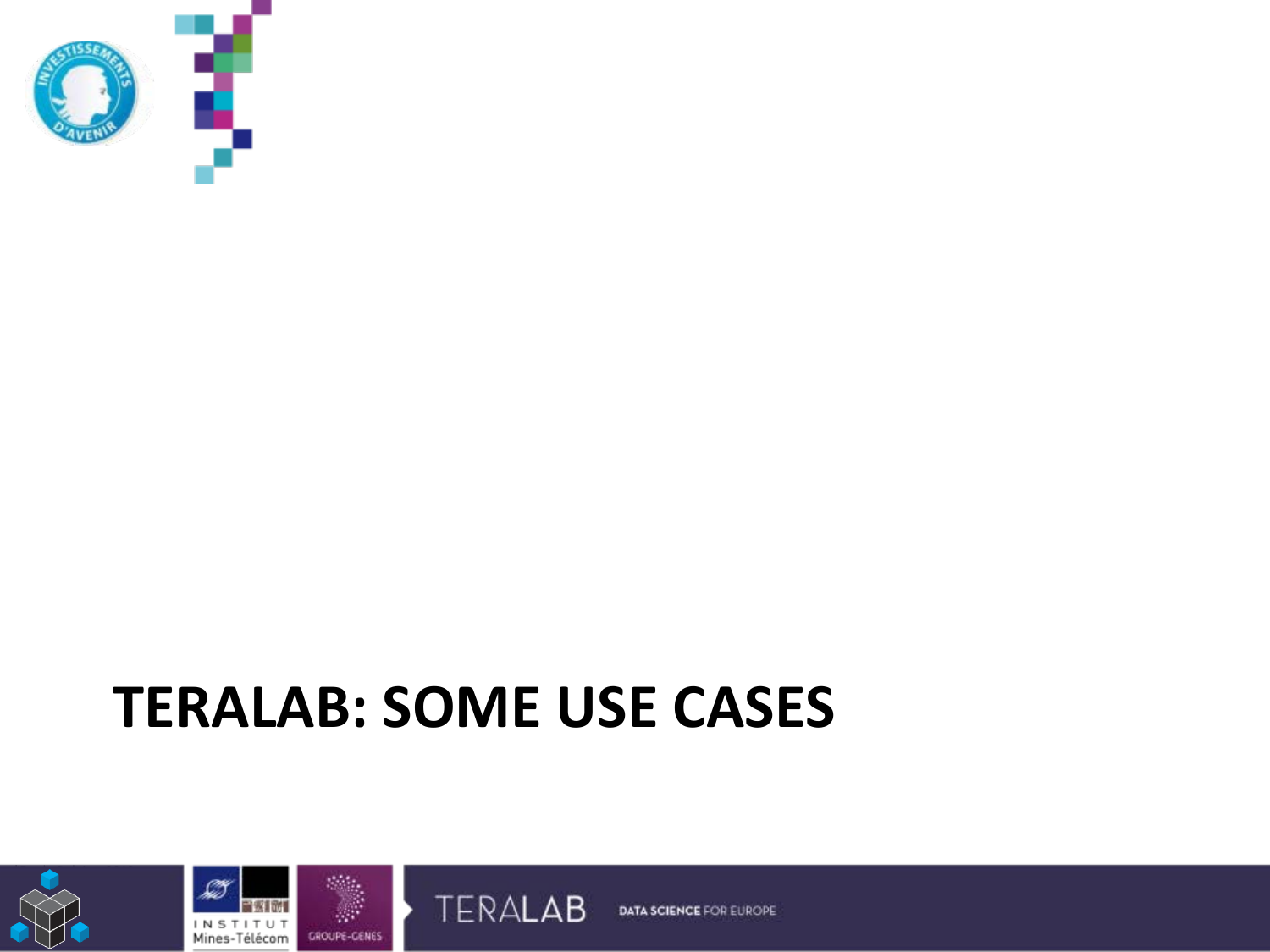

- A burning subject
	- The statistical community sees Big Data as a high-priority topic
	- A few experiences in some pioneer statistical institutes (Estonia, The Netherlands, etc.)
	- Several actions launched by international organizations (OECD, UNECE, Eurostat)
- How Teral ab fits in
	- Needs: methodological tests, exploration of data sources, process redesign
	- A presentation to the French official statistics system aroused much interest
	- Precise project on scanner data for the consumer price index
		- Currently a 7 To relational database
	- Other ideas expressed
		- Telco data for tourism statistics
		- Web site log analysis
		- Next-generation social declarations

TERAI



Mines-Télécom **GROUPE-GENES**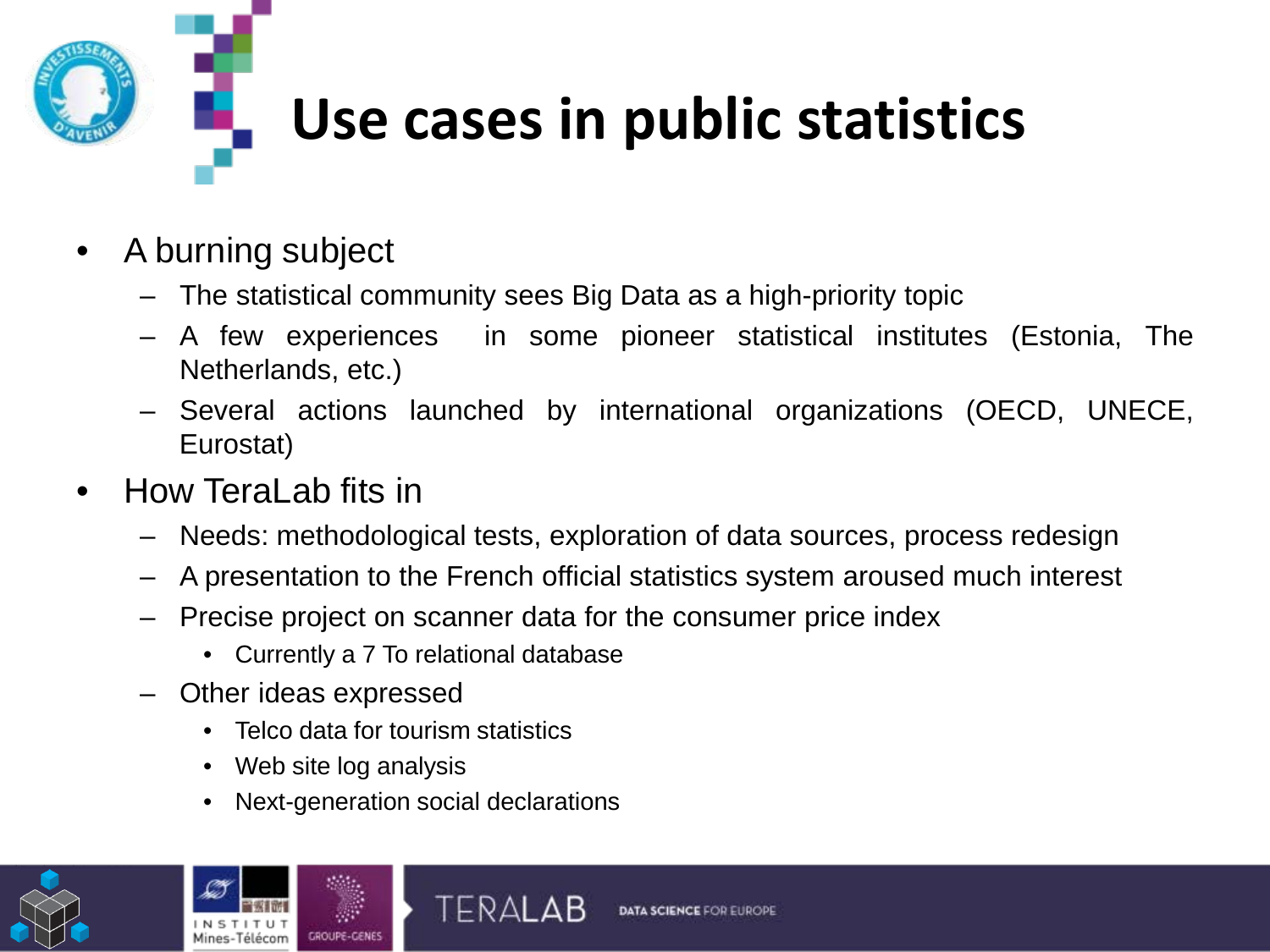

#### • French context

- Everyone has a unique personal identifier (the NIR)
	- Allowing data matching
	- Longitudinal studies
	- Using the NIR requires high confidentiality (organized by law)
- A central database with all the health services provided to every citizen
	- More than 1.2 billion records with more than a thousand variables
	- About 250 terabytes of data generated each year
	- Real time updates
- How TeraLab fits in
	- Able to meet the challenges
		- Huge volumes
		- Real-time analysis
	- While ensuring ultra-high security



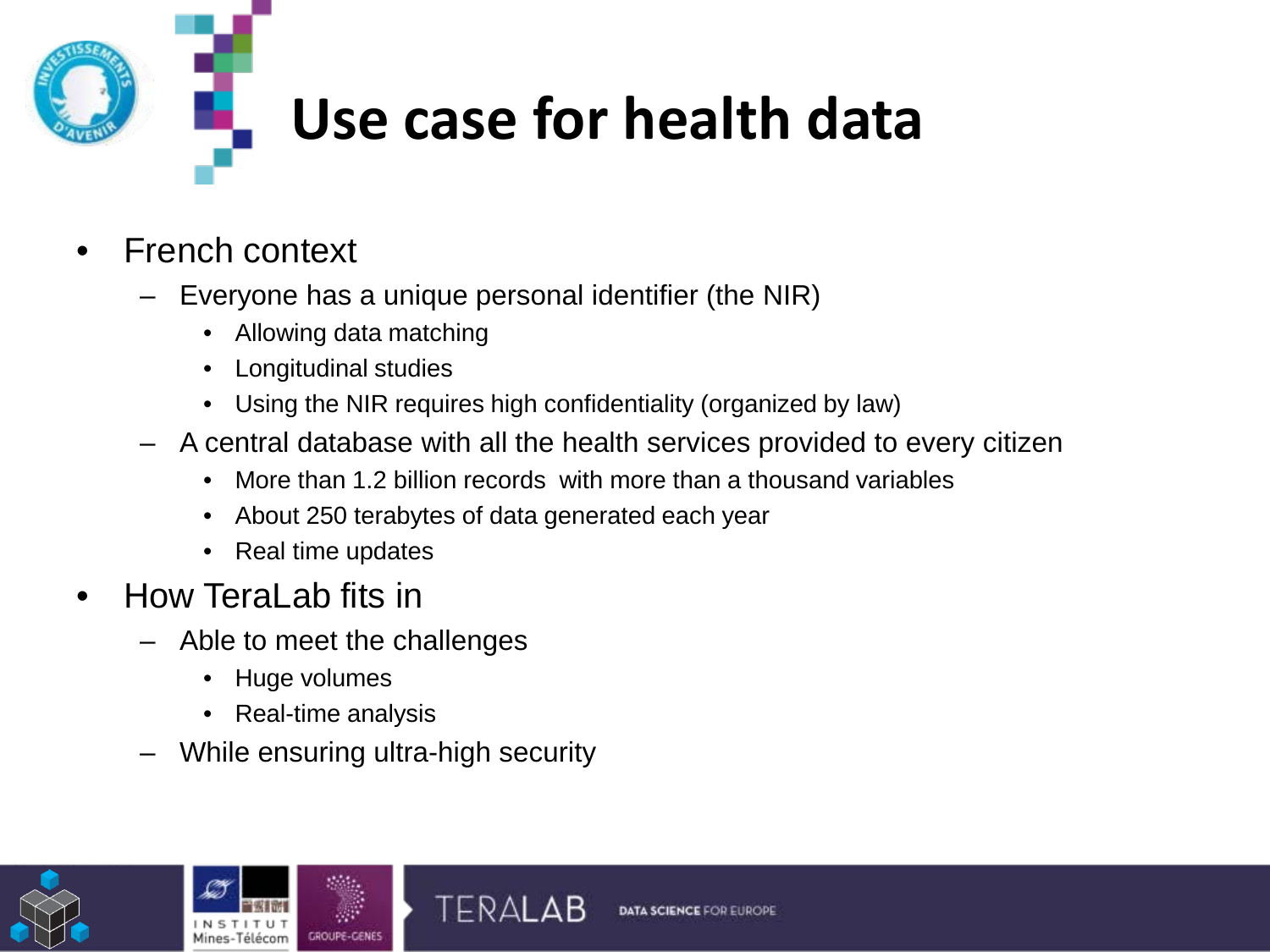

- The DataScience web site ([http://datascience.net\)](http://datascience.net/)
	- Allows data owners to issue public or private challenges based on their data
	- Allows data scientists to analyze the data, to submit models and their results and to get evaluation scores (ranking). The winner gets a prize in euros.
- The goals are to improve the knowledge
	- On methodological aspects
	- On data management aspects
- How TeraLab fits in
	- Allow to organize challenges on Big Data
		- hosted by TeraLab standard
		- hosted by TeraLab bubble
	- Help disseminate Big Data technologies



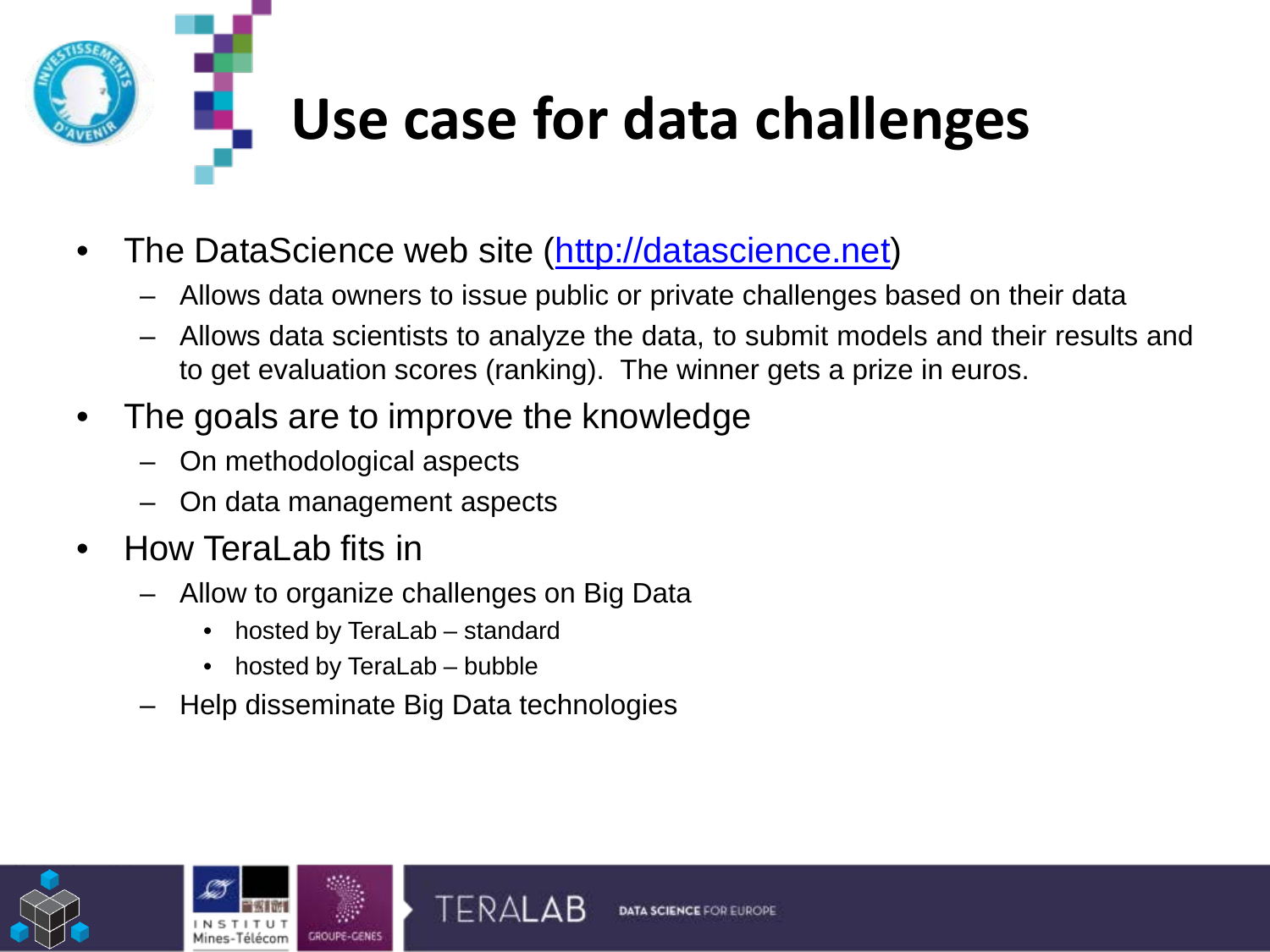

### **CONCLUSION**





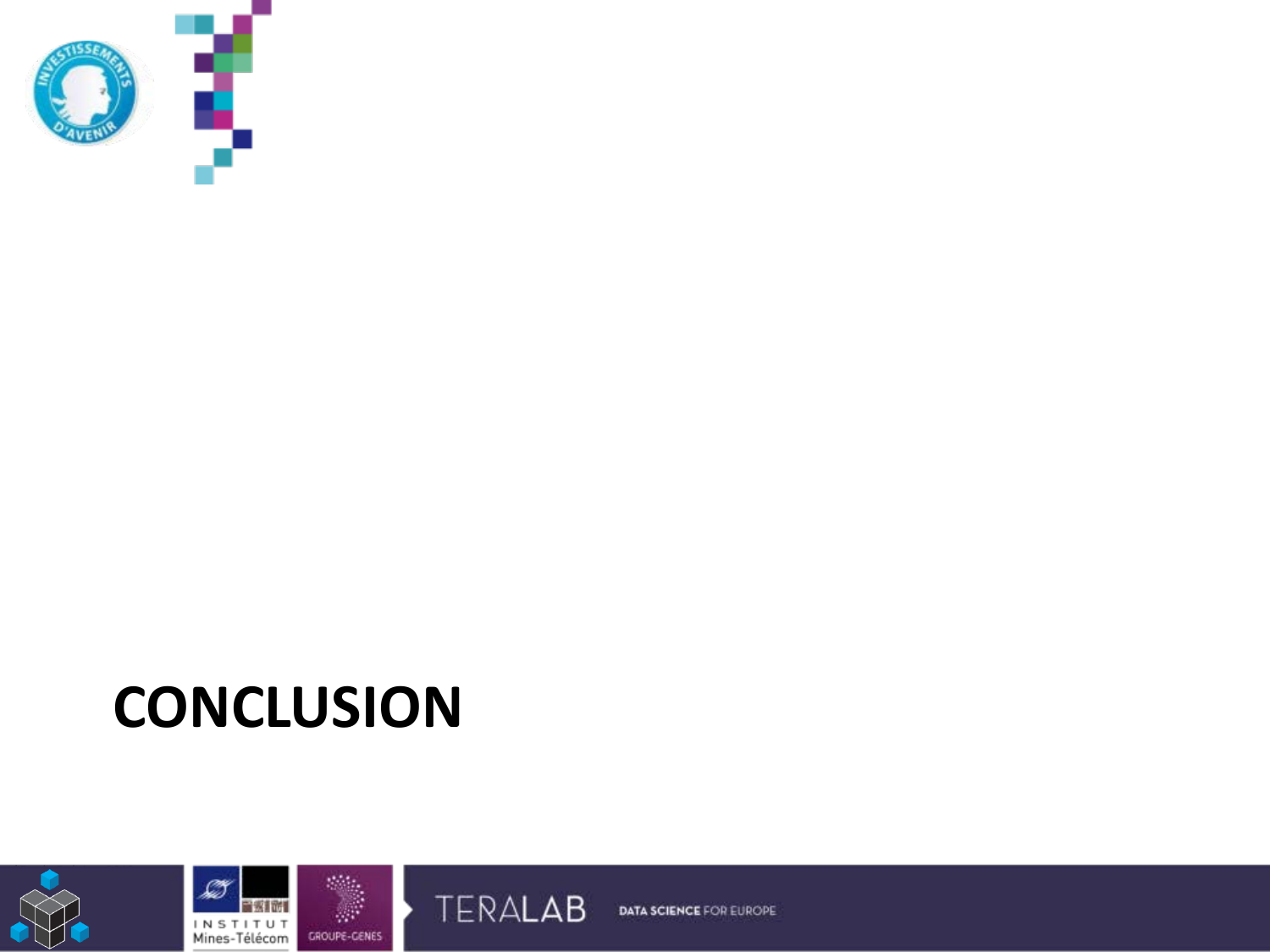

- The story has just begun
	- The planning is tight
		- A ß-version of the distributed service will open in April 2014
		- The "tera-memory" server will open in summer 2014
		- The ultra-secure compartment will open in September 2014
	- The team is currently being set up
	- Several pilot projects have been identified
	- The methodology for projects management is being defined
- Contact us if you have a Big Data project
- Visit us at <http://www.teralab-datascience.fr/>